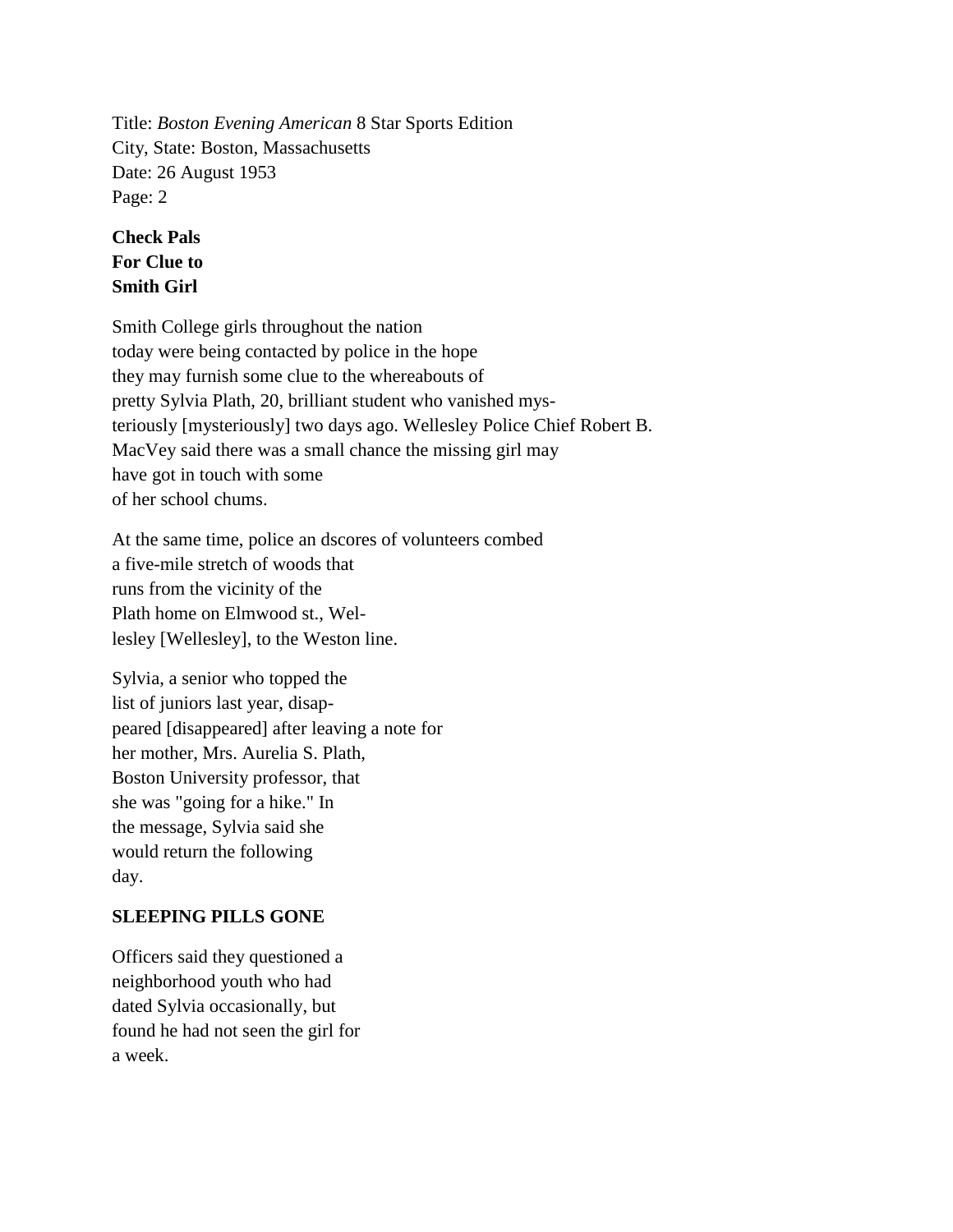Fears for the girl's safety mounted when it was disclosed that a bottle of sleeping pills was missing from her mother's room.

Chief MacVey said the girl took no more than a few dollars and only the clothes she was wearing when she left home.

A large group of Boy Scouts joined the search that so far has covered most of the woods in the Wellesley area. Earlier, posses followed state police bloodhounds through the Lake Waban and Morse's pond areas.

## **MIND SLIPPING**

Mrs. Plath said she believed her daughter's actions were brought on by a temporary nervous affliction [affliction] induced by her intensive application to literary work.

"She recently felt she was unworthy of the confidence held in her by the people she knew," said Mrs. Plath. "For some time, she has been unable to write either fiction or her more recent love, poetry."

"Instead of regarding this as just an arid period such as every writer faces at times, she believed something had happened [happened] to her mind, that it was unable to produce creatively any more.